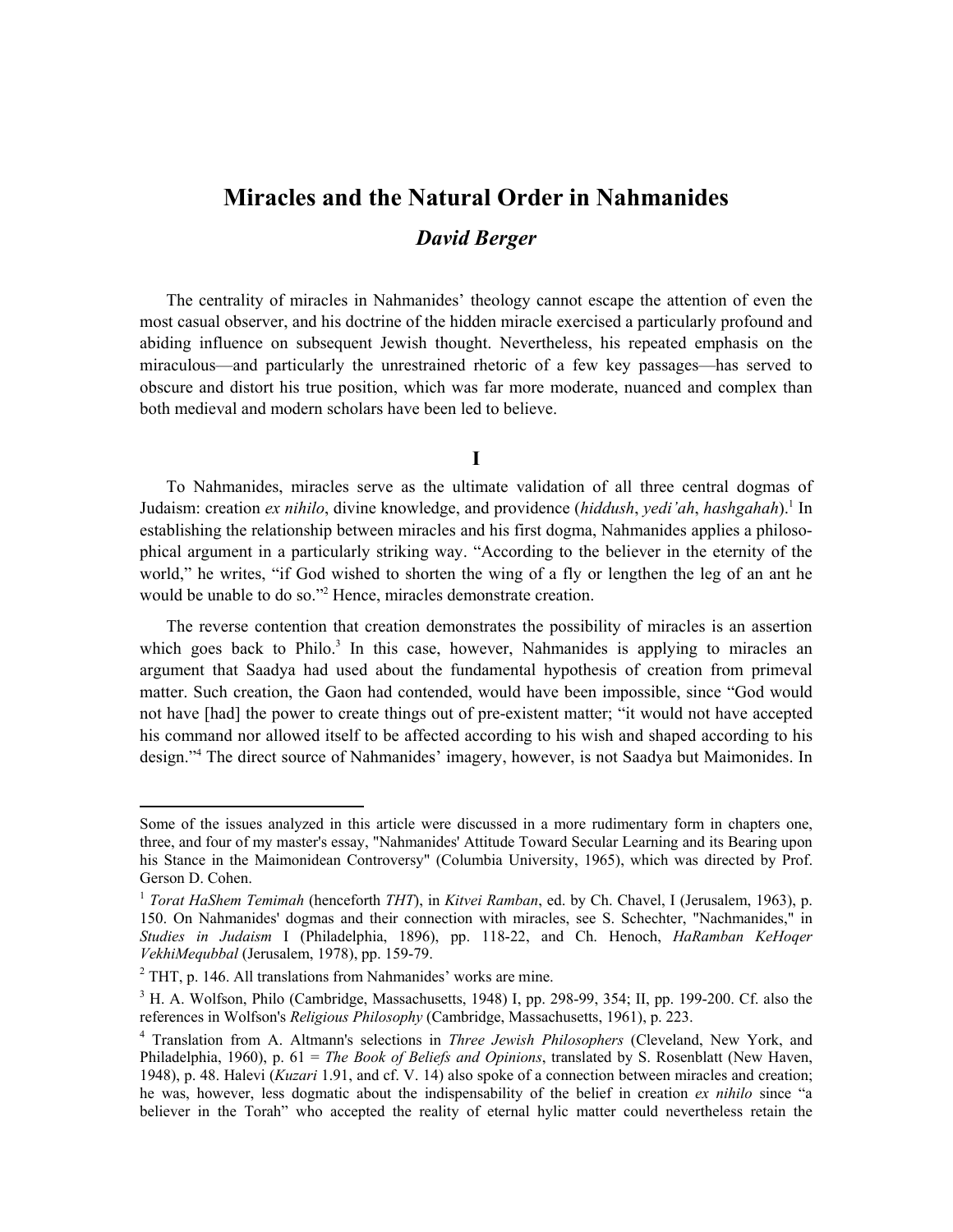discussing the Aristotelian version of the eternity of the universe, Maimonides remarked that if the world operates through necessity and not through will, "very disgraceful conclusions will follow....Namely, it would follow that the deity, whom everyone intelligent recognizes to be perfect in every kind of perfection, could, as far as all the beings are concerned, produce nothing new in any of them; if He wished to lengthen a fly's wing or shorten a worm's foot, He would not be able to do it."<sup>5</sup>

The glaring anomaly in Nahmanides' borrowing of this vivid image is that Maimonides applied the argument not to any denial of ex nihilo creation but only to an Aristotelian universe governed by necessity; according to the "Platonic" version of eternity, miracles are possible.<sup>6</sup> Maimonides, in fact, practically begins his discussion of the question of creation by describing how the Platonic approach can maintain both the eternity of matter and divine control over it by appealing to an analogy with the potter's relationship to his clay. Here is a case in which control is manifestly not dependent upon creation or even chronological priority.<sup>7</sup>

Since Nahmanides uses only the word *hiddush* (not creation *me'ayin*) in connection with this argument in his *Torat Ha-Shem Temimah* and since Maimonides at one point uses the word hiddush about the Platonic view of eternity,<sup>8</sup> there is a fleeting temptation to suggest that Nahmanides was not pressing this particular argument, at least to the discerning reader, beyond the point where Maimonides had taken it. This temptation, however, must almost certainly be resisted, for we find Nahmanides using the same argument (though without the Maimonidean language) in his Commentary to Exodus explicitly about creation *ex nihilo*; miracles demonstrate hiddush by showing that everything is God's since he created it from nothing.<sup>9</sup> Nahmanides nowhere addresses the "Platonic" analogy with the potter, and it must be said that, in the very same chapter of the Guide where he presents the analogy, Maimonides himself suggests that the Aristotelian and Platonic versions of creation do not differ significantly in the eyes of one who follows the Torah.<sup>10</sup> Hence, it may well be that Nahmanides was disarmed by Maimonides' ambiguities and was not fully cognizant of the disparity between his use of the "fly's wing" image and the use of which it was put in his source.

In any event, we are left to speculate about Nahmanides' response to the potter analogy. He may have felt that the potter's control over his clay is far too restricted to serve as a paradigm for

conviction that "this world was renewed at a certain time and the beginning of humanity is Adam and Eve" (1.67; contrast, however, 11.50). Apparently Halevi's characteristic skepticism about the decisive force of philosophical arguments—in this case the demonstration of a link between miracles and *ex nihilo* creation—ironically enables him to tolerate a radical philosophical position more readily than Saadya or Nahmanides. (On the other hand, he may have been thinking of a specific refutation of this link, perhaps along the lines of the argument that we shall be examining shortly.)

<sup>5</sup> *Guide* II. 22 (Pines' translation). 6 *Guide* II. 25.

<sup>&</sup>lt;sup>7</sup> *Guide* II. 13.<br><sup>8</sup> *Guide* II. 25. The word appears in Al-Harizi's translation (II. 26), which was the one Nahmanides used, as well as in Ibn Tibbon's.

 $9$  To Exodus 13:16.

<sup>&</sup>lt;sup>10</sup> *Guide* II. 13. Cf. also the end of n. 14 below. For some of the peculiarities in Maimonides' treatment of Platonic eternity, see H. Davidson, "Maimonides' Secret Position on Creation," in I. Twersky, ed., *Studies in Medieval Jewish History and literature* (Cambridge, Massachusetts and London, England, 1979), pp. 16- 40.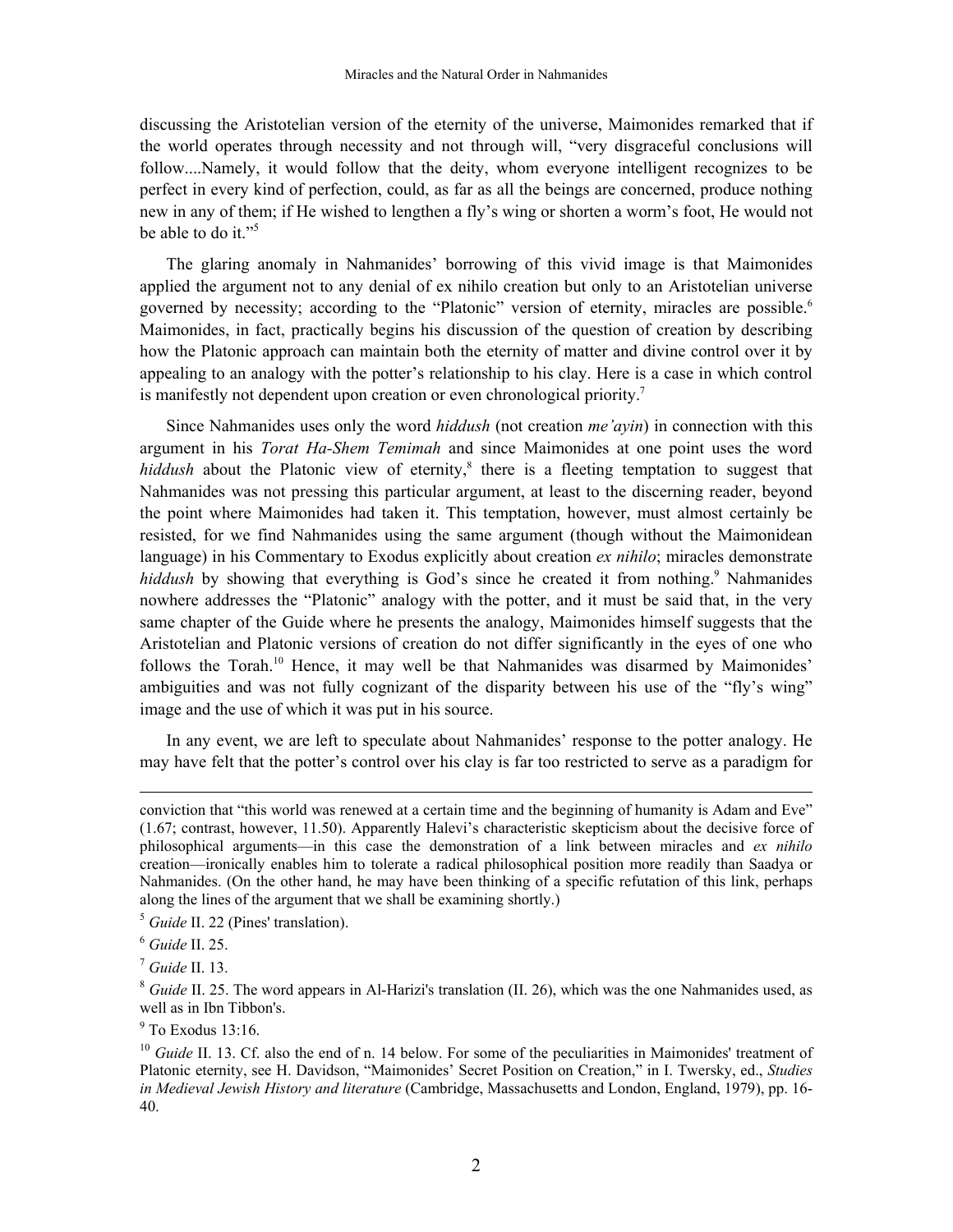God's power over the world. Perhaps more significantly, he might have argued that this analogy begs the question since the control of a potter over his clay is ultimately derived from God (Genesis 1:28; Psalms 8:7), but God's own power must be called into question if matter is primeval. Miracles are possible only, to use Shem Tov's play on a talmudic phrase, because "the mouth which prohibited is the one which permitted."<sup>11</sup>

However Nahmanides may have dealt with this question, the most telling aspect of his presentation involves the sharpening of another, related point made by Saadya. To the Gaon, the denial of creation *ex nihilo* is motivated by the excessive empiricism of people who believe only what their eyes see and what their senses perceive,<sup>12</sup> and Nahmanides twice refers to Aristotle as a man who believed only what he could sense.<sup>13</sup> In light of this perception, the argument from miracles can be sharpened into a remarkably effective polemical weapon: since miracles are an empirical datum, and they establish creation *ex nihilo* through a straightforward philosophical demonstration, the affirmation of eternity is a rejection of empiricism. "Hence you see the stubbornness of the leader of the philosophers, may his name be erased, for he denies a number of things that many have seen, whose truth we ourselves have witnessed, and which have become famous in the world."<sup>14</sup> The arch-empiricist is revealed as a pseudo-empiricist.

In an important way, this argument exemplifies Nahmanides' fundamental philosophical stance. Because revelation—and hence the content of the revelation—is an empirical datum, there is hardly much point in wasting energy and ingenuity in demonstrating such things as God's existence or unity, and Nahmanides never bothers with such philosophical exercises. At the same time, the use of reason to understand God, creation, and other key theological issues is essential. Those who spurn an investigation into theodicy on the grounds that it will inevitably remain a mystery are "fools who despise wisdom. For we shall benefit ourselves in the above-mentioned study by becoming wise men who know God in the manner in which he acts and in his deeds; furthermore, we shall become believers endowed with a stronger faith in him than others."<sup>15</sup>

 $11$  Commentary to *Guide II. 25.* 

<sup>&</sup>lt;sup>12</sup> For example, *Beliefs and Opinions* I, Rosenblatt's translation, pp. 38-39,61-62, 71, 76. <sup>13</sup> *THT*, p. 147; Comm. to Lev. 16:18.

<sup>&</sup>lt;sup>14</sup> *THT*, p. 147. Saadya's attack against the empiricism of believers in eternity usually took the form of arguing that they too end by believing in things that they have never experienced (cf. the references in n. 12). He does appeal to miracles as well (e.g. Rosenblatt's translation, pp. 40, 58, 73), but on at least one of those occasions (and probably the others too) he seems to have in mind the less direct argument that miracles validate Scripture, which in turn teaches the doctrine of creation *ex nihilo*. In any case, he never formulates the argument found in Nahmanides as clearly, sharply, or effectively.

In Maimonides'' "fly's wing" passage, the argument was based not on the fact that God had demonstrated his control of the world but on the assertion that lack of such control would be a philosophically inadmissible imperfection in the deity. In the *Treatise on the Resurrection*, however (ed. by. J. Finkel [New York, 1939], p. 32, #46), which was directed to a more popular audience, Maimonides did argue that miracles demonstrate *hiddush* "as we have explained in the *Guide*." Most readers were not likely to realize that this *hiddush* can include Platonic eternity.

<sup>15</sup> *Sha'ar HaGemul*, in *Kitvei Ramban* II, p. 281. The phrase "fools who despise wisdom" ( מואסי הכסילים החכמה, though based, as Chavel remarks, on Proverbs 1:22 (דכסילים ישנאו דעת), is borrowed from a similar discussion in Saadya: "Many people have erred and despised wisdom (בחכמה מאסו(, some because they did not know the way to it, while some knew and entered the path but did not complete it....Therefore, let not the contemptuous fool (הכסיל הקץ) blame God for his sin." My translation from Ibn Tibbon's Hebrew. See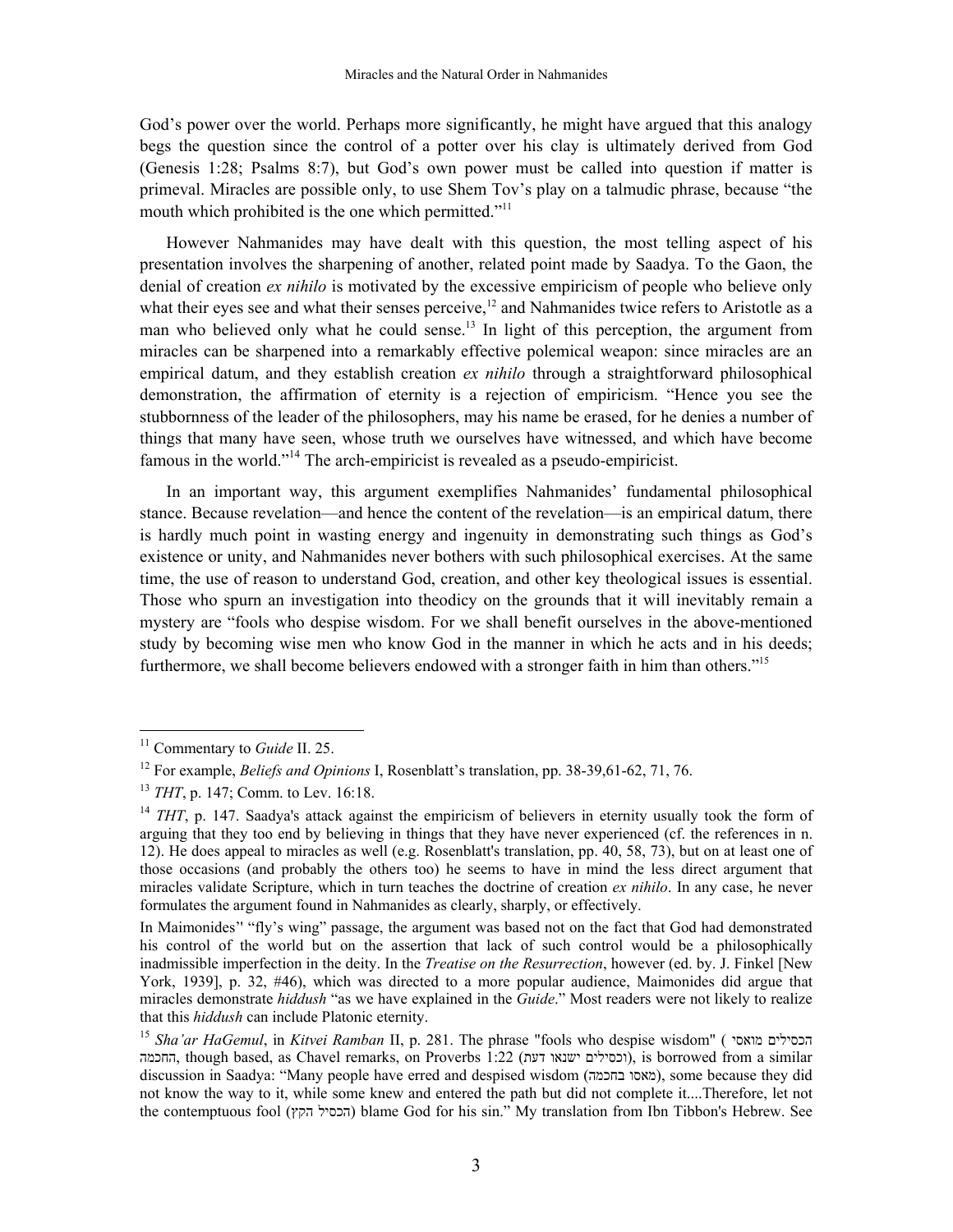In our case, the reality of miracles is taken for granted, and the connection with creation ex nihilo is made by a philosophical argument. Without denigrating the use of reason, Nahmanides has eliminated the boundary between revelation and reason by incorporating revealed information, openly and unselfconsciously, into what might be described as the data base for philosophical analysis. It is this approach which accounts for his discussing theological issues primarily in the context of a commentary to the revelation,  $^{16}$  and it is this, I think, which attracted him to kabbalah. Nahmanides' mysticism, after all, is essentially a revealed philosophical system, and the function of kabbalah as a harmonizing force subsuming both reason and revelation may well precede and transcend Nahmanides to account for the attractiveness of medieval Jewish mysticism in precisely the time and place where it first became a major force. It is no accident that late twelfth-century Provencal Jewry was the locus of both the rise of kabbalah and a confrontation with philosophy by a Jewish community without a philosophical tradition. Jewish mysticism provided an ideal solution for a mind captivated by the philosophic quest but committed only to authentic, revealed sources. The Talmud, it is true, spoke of the danger that esoteric investigation could lead to heresy; nonetheless, the perils posed by the study of esoteric doctrines revealed by God pale in comparison with the heresies awaiting a student of ultimate questions whose only guides are reason and Aristotle.<sup>17</sup> Within the kabbalistic system, the boundary between revelation and philosophy was completely erased, so that Nahmanides and like-minded contemporaries could satisfy their yearning for what might best be termed not a religious philosophy but a philosophical religion.

This commitment to kabbalah raises a crucial final question concerning the sincerity of the argument that we have been examining. Nahmanides demonstrates creation *ex nihilo* through an appeal to miracles—but did he really believe in creation *ex nihilo*? Scholem has shown that the mystical school in Gerona, of which Nahmanides was the most prominent representative, turned the naive understanding of the term on its head and understood *ayin* (= *nihil*) as a word for the hidden recesses of the Godhead itself; creation is a process of emanation from the divine Nothing, not the sudden appearance of matter from ordinary nothingness.<sup>18</sup> Although there may be a certain disingenuousness in the kabbalist's use of this term to an uninitiated audience, Nahmanides' argument remains relatively unaffected and must almost certainly be regarded as sincere. The kabbalistic doctrine continues to assert—indeed, to insist —that the process of creation precludes the primeval existence of matter independent of God; even from a mystical perspective, then, the argument from miracles can be mobilized to deny the existence of such independent matter, and that is essentially what Nahmanides has done. Whether the alternative is creation from nothing or

1

*Sefer HaEmunot VehaDe'ot* (Jozewow, 1878) I, p. 41 = Rosenblatt's translation, p. 13. On the reading הכסיל הקץ) not אוהקץ הכסיל(, see M. Ventura, *La Philosophic de Saadia Gaon* (Paris, 1934), p. 311.

<sup>&</sup>lt;sup>16</sup> Cf. Chavel, Ramban: His Life and Teachings (New York, 1960), pp. 67-68.

 $17$  Though he is referring to a later period, A. S. Halkin's remarks can be applied to the twelfth century as well: "Its [kabbalah's] concern with fundamental problems and its incorporation of philosophical concepts into a system which vaunted a purely Jewish ancestry and claimed that it represented the deepest understanding of the revealed books, qualified it both to satisfy the curiosity of those who sought answers to theological and cosmological questions and to challenge Aristotelianism and its Jewish exponents as alien plants within Jewry." "Yedaiah Bedersi's Apology," in A. Altmann, ed., *Jewish Medieval and Renaissance Studies* (Cambridge, Massachusetts, 1967), p. 183.<br><sup>18</sup> Scholem's most elaborate discussion is in *HaQabbalah BeGerona*, pp. 212-40.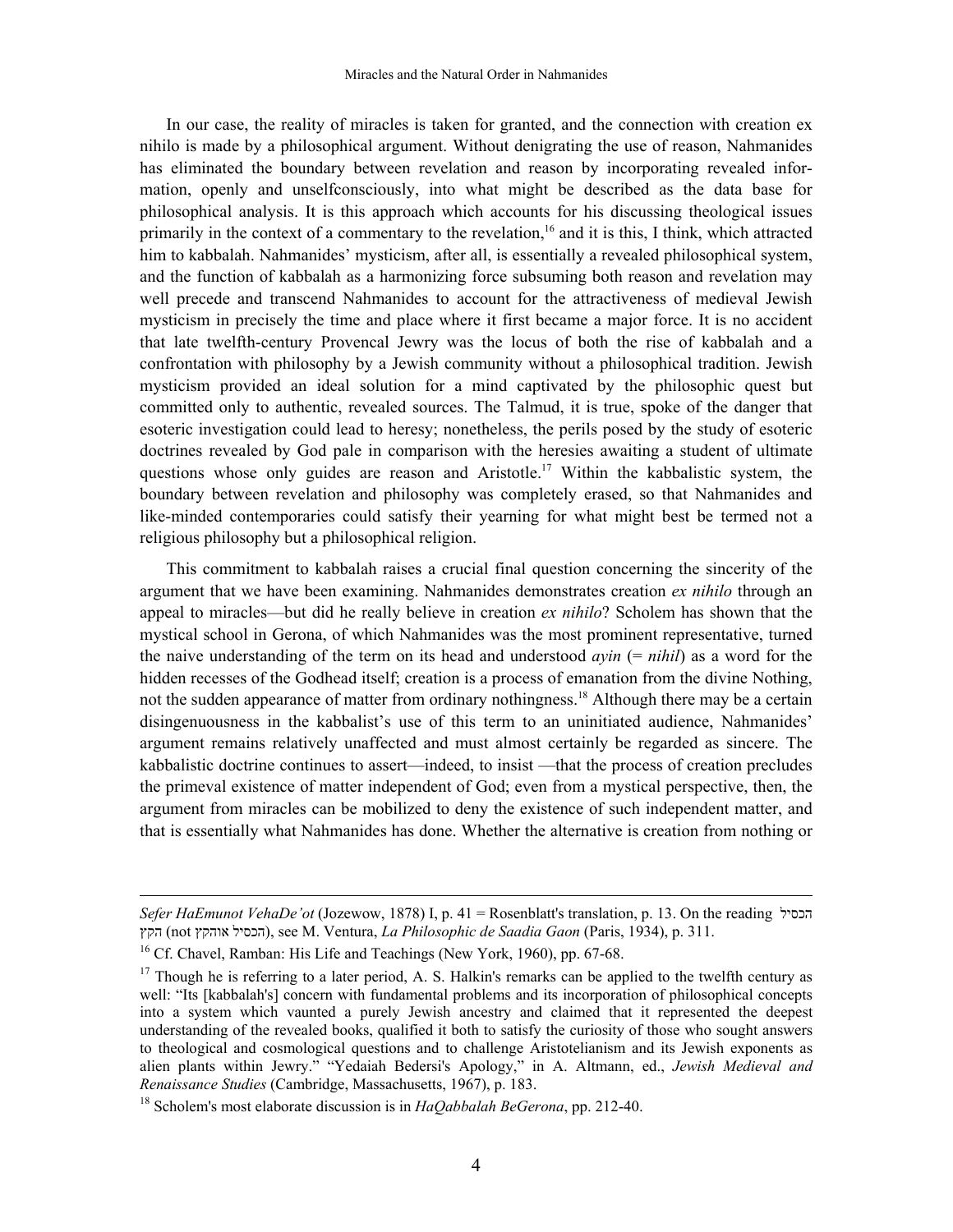from Nothing depends on the reader's kabbalistic sophistication, but Nahmanides' appeal to miracles in support of his first dogma remains both ingenious and ingenuous.<sup>19</sup>

## **II**

Nahmanides goes on to assert that miracles—or more precisely, manifest miracles—validate the remaining two dogmas of divine knowledge and providence.<sup>20</sup> The connection here is so obvious as to be scarcely interesting, but it is in this discussion of the nature of providence that Nahmanides cites his central, seminal doctrine of the hidden miracle—and that doctrine is exceptionally interesting. Although similar views had been expressed earlier by Bahya, Halevi, and even Maimonides, $2<sup>1</sup>$  no previous Jewish thinker had laid equivalent emphasis on such a conception, applied it as widely, or made it as central to his world view. The hidden miracle, then, justly came to be regarded as a Nahmanidean doctrine *par excellence*, and the intellectual image of Nahmanides has often been drawn in significant measure with this doctrine in mind. Thus, to the extent that we have misunderstood the hidden miracle, we have misunderstood Nahmanides.

<sup>&</sup>lt;sup>19</sup> For the possibility that Nahmanides may have attempted somehow to salvage the straightforward understanding of creation ex nihilo within a mystical framework, see *HaQabbalah BeGerona*, pp. 255-65, esp. 261-65. On the subject of straightforward versus esoteric biblical exegesis (*peshat* vs. *sod*), A. Funkenstein has recently written that "*peshat* and *sod* correspond [or 'overlap'—*hofefim*] in only one place [in Nahmanides' exegesis]: kabbalah is the central dimension in understanding the reason for sacrifices (*Comm*. to Lev. 1:9). Everywhere else *peshat* and *sod* are different, and in Genesis 1:1 this reaches the point of syntactical contradiction: according to 'the way of genuine truth,' the word 'God' is not the subject of the verse but rather its object" ("*Parshanuto HaTippologit shel HaRamban*," *Zion* 45 [19801:46-47). Cf. also H. H. Ben Sasson, "Rabbi Moshe ben Nahman: *Ish BeSivkhei Tequfato*," *Molad*, n.s. 1 (1967):360, 362-63.

In fact, however, Nahmanides displays a pronounced tendency to equate *peshat* and *sod* by finding that the plain meaning of Scripture can be explained satisfactorily—or most satisfactorily—only by resorting to kabbalistic doctrine. Thus, only the esoteric interpretation pointing to metempsychosis really "fits the verses" of Elihu's critical speech in Job (Comm. to Job 32:3), only according to the kabbalistic interpretation is the sin of Moses and Aaron "mentioned explicitly in the biblical text"- (Comm. to Numbers 20:1), only a midrash requiring kabbalistic elaboration "fits the language of the verse best" in Genesis 6:4, only after understanding a mystical secret in connection with the second commandment will "the entire verse become clear in accordance with its simple, straightforward meaning" (*Comm*. to Exodus 20:3), and Exodus 6:2-3 will reveal its "simple, straightforward meaning" (*Comm*. ad loc.) "with nothing missing or superfluous" (*Sermon on Qohelet*, *Kitvei Ramban* I, p. 192) only through kabbalistic exegesis. Cf. also Scholem's remark about the *Commentary to Job*, *HaQabbalah BeGerona*, p. 75, specifically with respect to Job 28 (cf. too p. 230). It is particularly significant that although Nahmanides endorses the content of the kabbalistic doctrine read into that chapter by his source (R. Ezra's commentary to the Song of Songs), he expresses reservations (not noted by Scholem) about the validity of the exegesis (*Kitvei Ramban* I, p. 90). In a sense, this underlines the point; if Nachmanides were prepared to find *sod* through forced interpretation, he would have accepted such exegesis without resistance. On the importance of *peshat* to Nahmanides, see also J. Perles, "Ueber den Geist des Commentars des R. Moses ben Nachman zum Pentateuch und uber sein Verhaltniss zum Pentateuch-Commentar Raschi's," *MGWJ* 7 (1858):119-20, esp. n. 2.

<sup>&</sup>lt;sup>20</sup> *THT*, pp. 150, 155.<br><sup>21</sup> See *HaQabbalah BeGerona*, pp. 305, 309. Nahmanides himself (THT, p. 154) noted that Maimonides' *Treatise on the Resurrection* contains a passage supporting his view; the passage he had in mind, which certainly influenced him, was without question the one pointed out by Scholem (Finkel's ed., pp'. 33-36, #48-50), not the ones noted by Chavel in his edition of *THT* ad loc.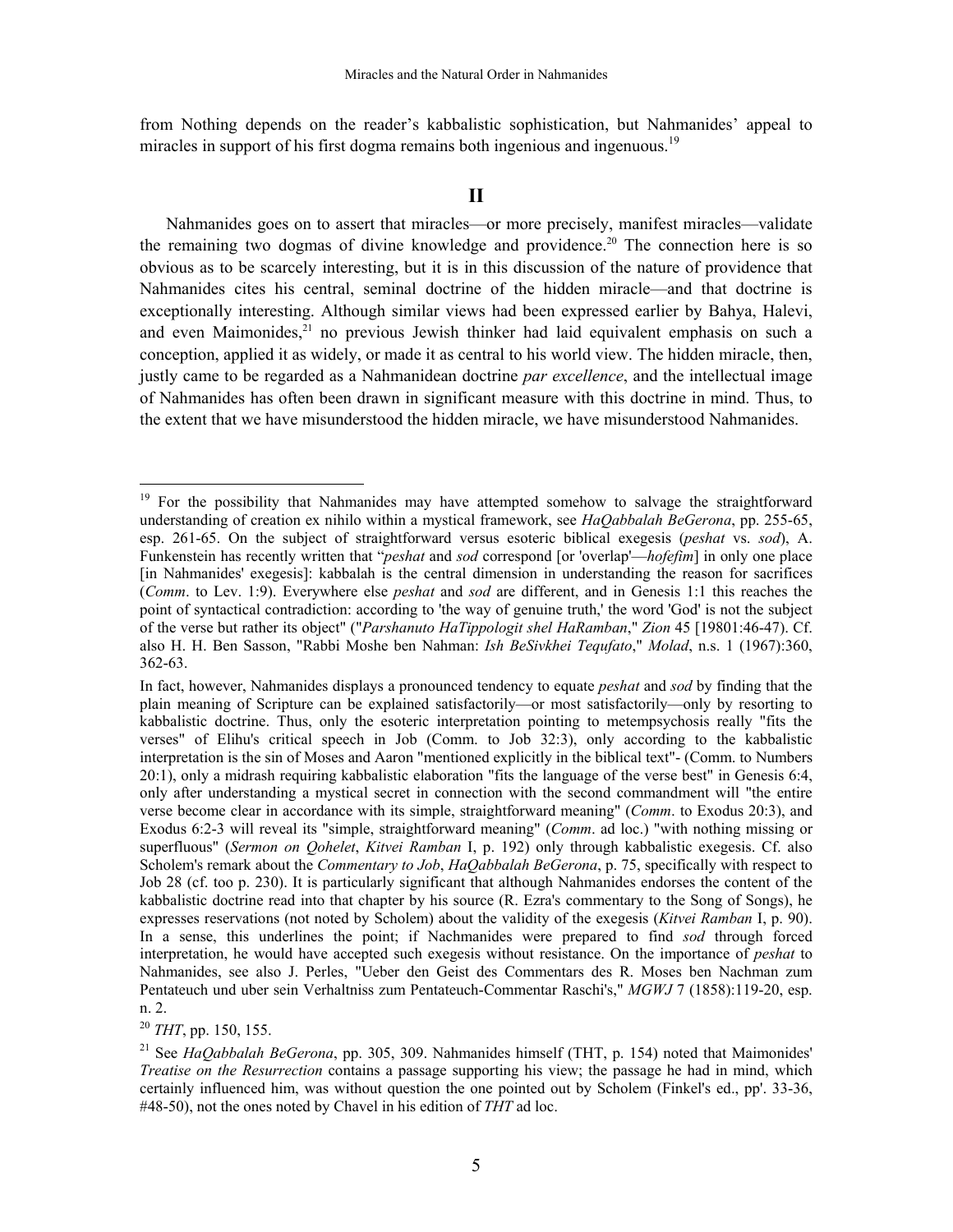In at least two formulations of his position, Nahmanides permitted himself some rhetorical excesses that have inevitably fostered such misunderstanding. "A person has no portion in the Torah of Moses," he writes, "without believing that all things that happen to us are miracles; they have nothing to do with 'nature' or 'the customary order of the world'."<sup>22</sup> More succinctly, "One who believes in the Torah may not believe in the existence of nature at all."<sup>23</sup> The analysis underlying these remarks appears almost as a refrain throughout Nahmanides' works: since the Torah promises rewards and punishments ranging from famine to plague to constant good health, and since there is nothing "natural" about the link between human behavior and such phenomena, providence must be realized through a series of hidden miracles disguised as part of an apparent natural order<sup>24</sup>

It is hardly surprising, then, that students of Nahmanides have perceived him as a thinker who denied, or virtually denied, the existence of natural law. Solomon Schechter, for example, argues that "We may-... maintain that in Nachmanides' system there is hardly room left for such a thing as nature or 'the order of the world'....Miracles are raised to a place in the regular scheme of things, and the difficulty regarding the possibility of God's interference with nature disappears by their very multiplication. [There is] an unbroken chain of miracles."25 To Gershom Scholem, Nahmanides tends

to turn what we call the laws of nature into a sort of optical illusion, since we regard what is really a continuum of miracles as a manifestation of natural law....These hidden miracles, which are the foundation of the entire Torah, are miracles which do not appear miraculous to us....The world and the behavior of nature and their relationship to man are not at all in the category of what we call nature; they are, rather, a constant and constantly renewed miracle, a continuous chain of miracles....<sup>26</sup>

Nahmanides' position, Scholem says, is very close to occasionalism, a later philosophical school which denied natural law entirely, though there is one very significant exception: Nahmanides was a virtual occasionalist only with respect to Israel; other nations live in a world of nature.<sup>27</sup>

In his recent book on Nahmanides, Chayim Henoch makes the same comparison between the "constant miraculous renewal" in Nahmanides' thought and both occasionalists and *mutakallimun*, while pointing out, like Scholem, that this applies only to Israel.<sup>28</sup> Yitzhak Baer's classic *History* presents Nahmanides as an anti-rationalist who denied the natural order, Haim Hillel Ben Sasson's characterization is even more extreme and explicit, and a recent study by

<sup>22</sup> *Comm. to Exodus* 13:16; THT, p. 153.

<sup>23</sup> *Sermon on Qohelet*, *Kitvei Ramban* I, p. 192.

<sup>24</sup> See *Comm. to Gen.* 17:1, 46:15; *Exod.* 6:2; *Lev.* 18:29, 26:11. 25 "Nachmanides," pp. 119-20.

<sup>26</sup> *HaQabbalah BeGerona*, pp. 306-07.

 $27$  Ibid., pp. 309-10.

<sup>28</sup> *HaRamban KeHoqer VekhiMequbbal*, p. 178. Henoch goes on to emphasize the kabbalistic character of Nahmanides' position, which we shall touch on briefly a bit later. In a much earlier footnote (p. 54, n. 162), he had proposed, as we shall see, a crucial additional qualification, but there is no echo of that note in his later discussion.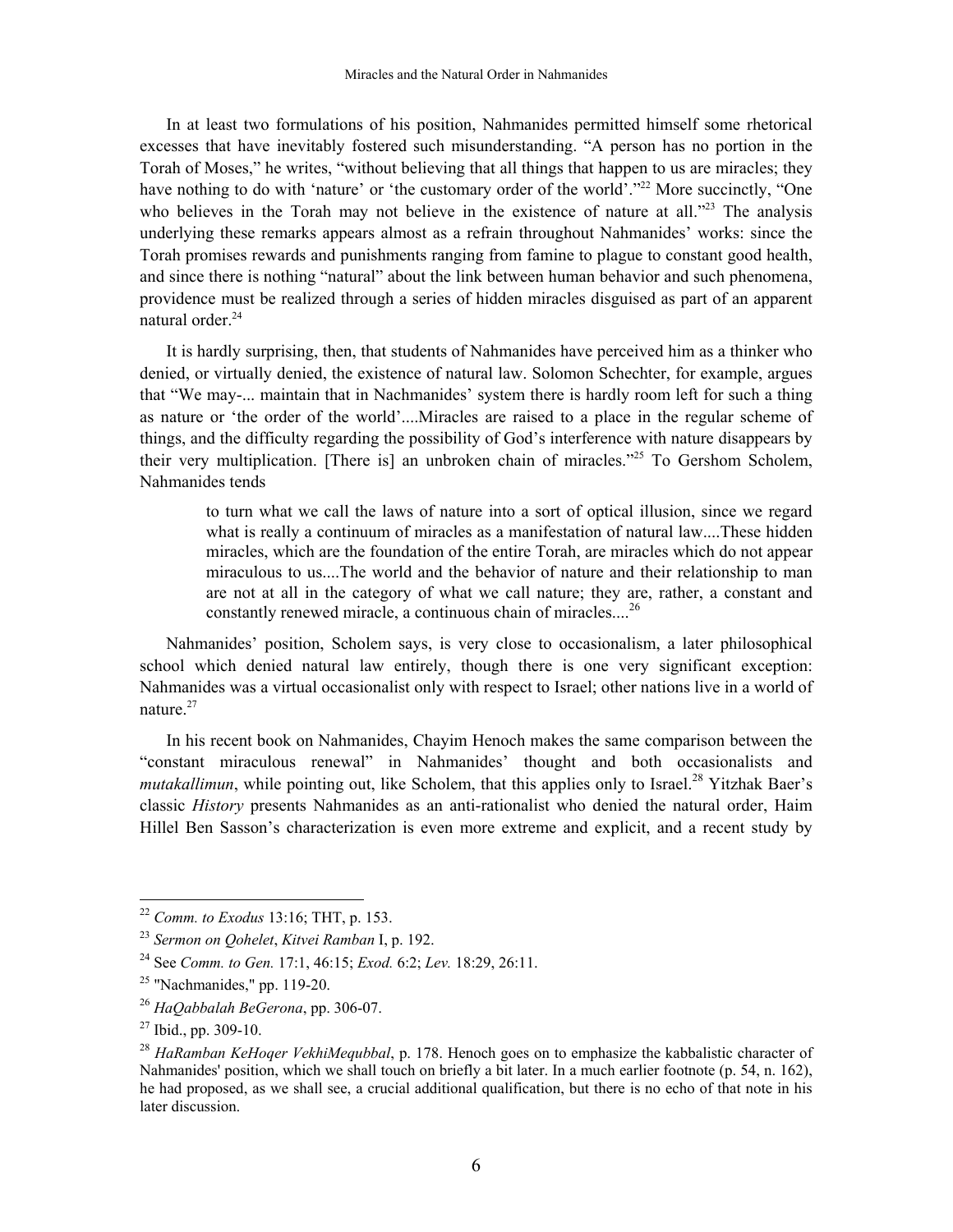Amos Funkenstein refers somewhat more cautiously to "Nahmanides' tendency to blur the boundaries between the natural and the miraculous."<sup>29</sup>

There can be no question that Nahmanides perceives the operation of providence as a phenomenon consisting of repeated miracles. Indeed, he has forced himself into a position where he denies that God enters the causal chain in any but the most direct way.

If we will stubbornly insist that the [non-priest] who eats of the heave-offering will not die through a change in nature, but that God will cause him to eat food that causes sickness or that he will go to war and die, the fact would remain that the astrological configuration of his constellation would have changed for ill through his sin or for good through his merit so that nature would in any event not prevail. Thus, if the alternative is that God would change this person's mind as a result of his sin so that he would eat harmful foods that he would not have eaten otherwise, it is easier to change the nature of the good food so that it will do him harm.<sup>30</sup>

Since there is no conceptual difference to Nahmanides between indirect, "natural" providence and miraculous divine intervention, the workings of providence are best understood as direct hidden miracles unmediated by natural forces. There is therefore hardly any point in asking why Nahmanides does not formally list the hidden miracle as one of his dogmas. He does list it under the name "providence."<sup>31</sup>

Nevertheless, Nahmanides was forced by the Bible, the halakhah, and intuitions influenced by philosophy or common sense or both, to recognize that natural law often does operate—even for

 $\overline{a}$ 

<sup>31</sup> In *THT*, p. 155, Nahmanides comes very close to saying this explicitly:

<sup>29</sup> See Baer's *History of the Jews in Christian Spain* I (Philadelphia, 1971), p. 245; *Toledot HaYehudim BiSefarad HaNozrit* (Tel Aviv, 1959), p. 145; Ben Sasson in *Molad*, n.s. 1 (1967):360-61; Funkenstein in *Zion* 45 (1980):45. Ben Sasson's discussion clearly implies that Nahmanides did not recognize a natural realm even in areas that do not impinge on human affairs; thus, it is not only "all things that happen *to us*" that are miracles. According to Nahmanides, we are prohibited from mixing species because this would constitute unwarranted interference with creation; a sort of *hybris* reflecting the conviction that we can improve on the divine handiwork. To Ben Sasson, the motivation for this interpretation stems from Nahmanides' conviction that even such a "natural" phenomenon as the maintenance of species in their present form is an ongoing miraculous process; hence, human intervention would involve an unseemly attempt to compete not merely with God's creative acts in the distant past but with miracles that He is performing at this very moment.

<sup>30</sup> Introduction to Job, *Kitvei Ramban* I, p. 19.

כבר נתברר כי הנסים המפורסמים מורים על החדוש ועל הידיעה שיש לו להקב"ה בפרטי העולם ועל ההשגחה והנסים הנסתרים, לדעת כל מאמין בעונש העבירות ובשכר המצות, ולדעת כל מתפלל וכל נושא עיניו לשמים, כלם מודים על החדוש ועל הידיעה וההשגחה הודאה אמיתית, אלא שהיא נסתרת, והם שלש מוסדות התורה.

Henoch (p. 171) cites this passage, but I don't think he takes it (as I do) as a virtual equation of hidden miracles and providence in particular. The -references to *hashgahah* and *nissim nistarim* really merge into one another, and, despite the syntactical awkwardness which I must ascribe to Nahmanides, the phrase *ella shehi nisteret* seems to me to modify *hashgahah* (not *hoda'ah*) and to mean that providence takes the form of hidden miracles. (Henoch's subsequent citation of the phrase "all the fundamentals of the Torah come through hidden miracles" from Comm. to Gen. 46:15 as another assertion of the connection between miracles and dogmas is probably not germane; in that context, "fundamentals of the Torah" does not mean creation, knowledge and providence but reiterates Nahmanides' standard assertion that all the Torah's promises of reward and punishment [= "the fundamentals of the Torah"] come through hidden miracles.) Manifest miracles are not listed among the dogmas for the reason Henoch suggests: they are not a dogma in themselves but an expression of divine power and a means by which the fundamental dogmas are validated.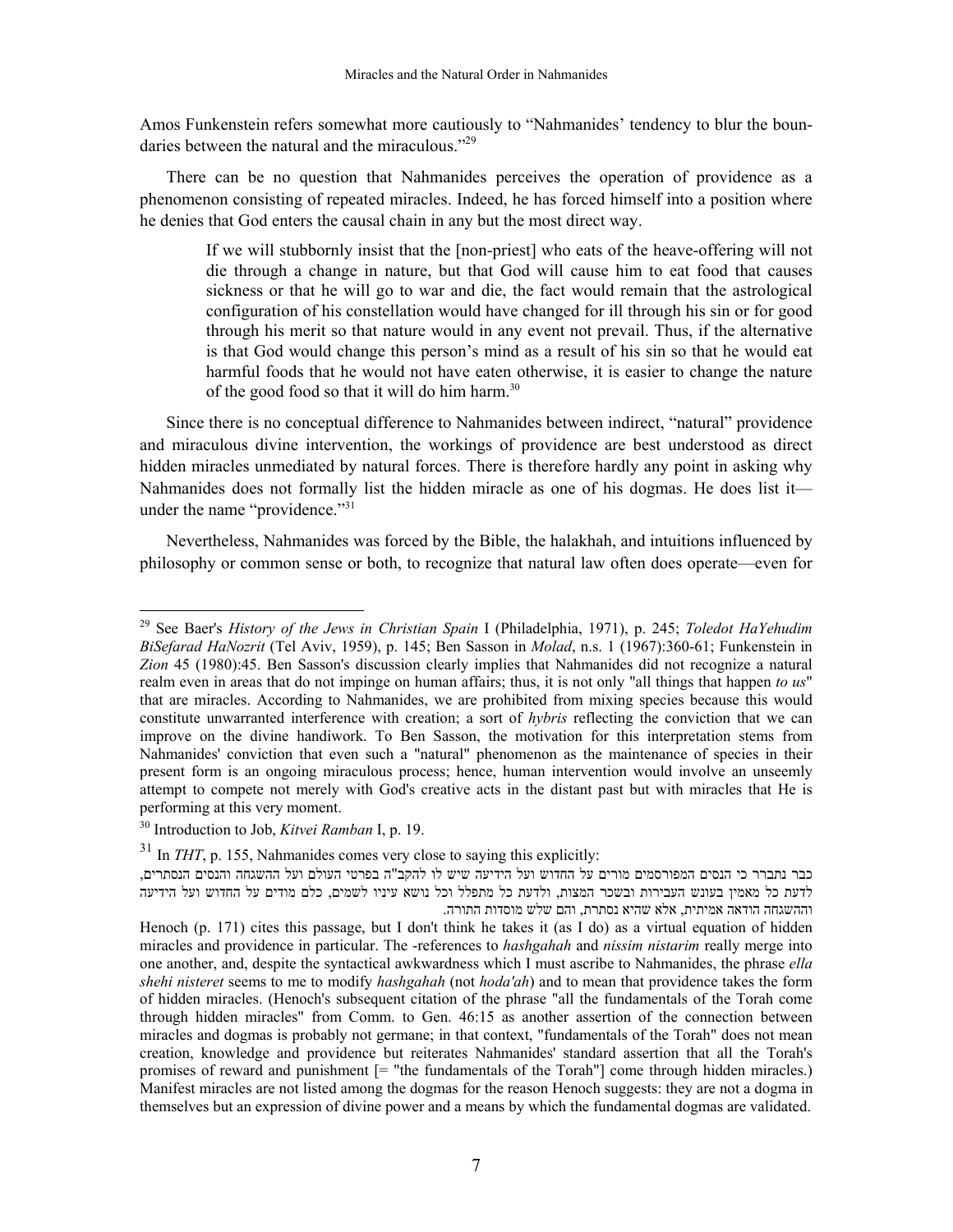Jews and probably even for the Jewish collective. Consequently, a careful examination of the totality of Nahmanides' comments on this issue reveals nature in operation ninety-nine percent of the time, and it is perforce nature without providence, since "natural," indirect providence is a contradiction in terms.<sup>32</sup> Nahmanides' world is therefore exceptionally—extraordinarily naturalistic precisely because of his insistence on the miraculous nature of providence.

This is, to say the least, an unexpected conclusion, and we must now take a careful look at the texts which make it inescapable.

God's knowledge, which is his providence in the lower world, is to guard species, and even individual human beings are left to accidents until their time of reckoning comes. With respect to people of special piety (*hasidav*), however, God turns his attention to such a person to know him as an individual and to see to it that divine protection cleaves to him always; knowledge and remembrance are never separated from him at all. This is the meaning of "He withdraws not his eyes from the righteous" (Job 36:4); indeed, many verses refer to this principle, as it is written, "Behold, the eye of the Lord is on those who fear him" (Psalms  $33:18$ ), and others besides.<sup>33</sup>

Since he is commenting on a verse which says that God "knew" Abraham, Nahmanides here understands the term knowledge in a strong sense as the equivalent of providence, but there is no reason to think that this passage limits divine knowledge in the ordinary sense of the word.<sup>34</sup> The limitation on providence itself, however, is significant enough; not many people are designated *hasidim* in Nahmanides' terminology, and the attribution of constant providence to precious few individuals is made even clearer by the phrase he uses in a later passage.

Know that miracles are performed for good or ill only for the absolutely righteous (*zaddiqim gemurim*) or the absolutely wicked. Those in the middle have good or ill occur to them according to the customary order of the world "in accordance with their way and their actions" (Ezekiel  $36:17$ ).<sup>35</sup>

The assertion that miracles are performed only for the absolutely righteous or wicked is couched in general terms and appears to include every variety of miracles. Hence, ordinary people are excluded from the regular operation of hidden miracles and are left, as in the *Commentary to Genesis*, to the customary, natural order. The last phrase from Ezekiel, however, remains troublesome. It could mean that such people are left to some sort of indirect providence weaker than the one which works by hidden miracles, but this would directly contradict the introduction to the *Commentary to Job*, which virtually denies the existence of such providence, it would contradict the assertion in the *Commentary to Genesis* that non-*hasidim* are left to "accidents," and it would introduce a category or providence found nowhere else in Nahmanides. The most likely meaning, then, is that people left to accidents will be subjected to good or evil according to "their way and their actions" in a purely naturalistic sense; those who are careful will

<sup>&</sup>lt;sup>32</sup> Contrast Maimonides, *Guide* II. 48.<br><sup>33</sup> *Comm. to Gen.* 18:19.<br><sup>34</sup> Cf. the passage from Bahya cited by Chavel ad loc, and contrast L. Stein's assertion cited in n. 37 below. Note too that, if we would not assume constant divine knowledge in the weak sense, we would need to resort to complex and obscure triggering mechanisms to account for the "time of reckoning" and perhaps even for God's recognition that so-and-so has become the sort of pious man deserving of constant divine protection. See the related discussion at nn. 38-42 below.

<sup>35</sup> *Comm. to Deut*. 11:13.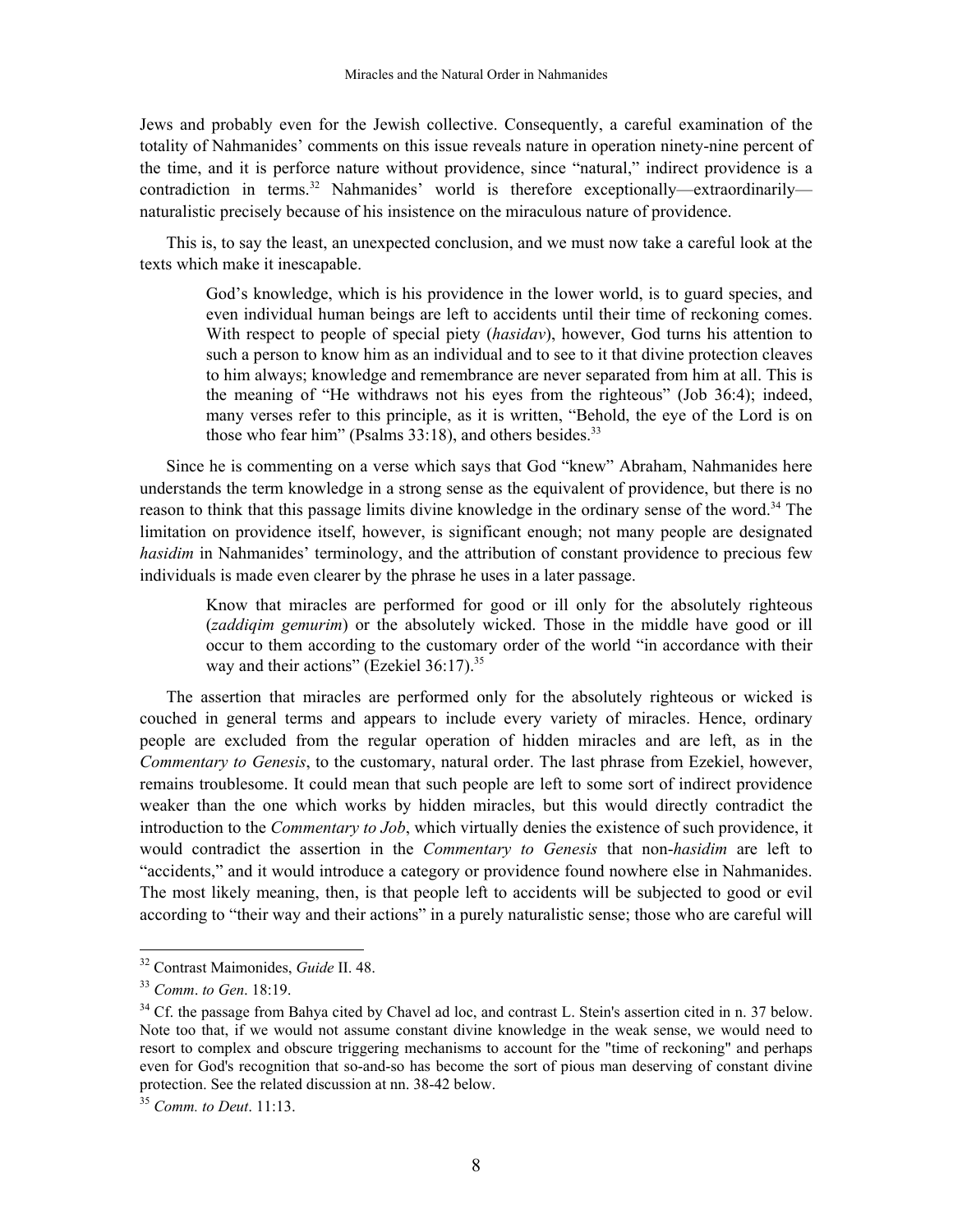be safer than those who are not. Just such a position, in fact, emerges from a passage in the *Commentary to Job* that we shall examine in a moment where Nahmanides maintains that people left to accidents are likely to stumble unless they are particularly cautious. Reinforcing this conception that God may well decide to leave people to accidents is Nahmanides' celebrated discussion of medicine, where he maintains that in an ideal Jewish society even individuals would be dealt with miraculously so that medical treatment would be either unnecessary or futile. Regrettably, people began to consult doctors, and so God left them "to natural accidents."<sup>36</sup> In this case, the halakhic permissibility of consulting physicians, which Nahmanides goes on to cite, undoubtedly played a role in moderating his skepticism about his own profession; the Torah, he says, does not rest its laws on miracles. This halakhic principle is not especially congenial to an occasionalist, and, as we shall see, this is not the only instance in which it worked to mitigate Nahmanides' emphasis on the miraculous.

These passages leave no alternative to a thorough rethinking of the standard image of Nahmanides. Chayim Henoch, who studied Nahmanides' *oeuvre* with painstaking care, does confront them in a footnote, and he suggests that the passages about miraculous providence may refer to the Jewish collective and not to all Jewish individuals. Nevertheless, since we have seen that he later describes Nahmanides as maintaining a view close to that of the occasionalists and the *mutakallimun*, the enormity of this concession has apparently failed to make a sufficient impression.<sup>37</sup> Finally, even the sharply shrunken position which applies Nahmanides' denial of the natural order only to the Jewish collective (in addition to a handful of extraordinarily righteous and wicked individuals) must be shaken by a particularly striking passage in the *Commentary to Job*.

*He withdraws not his eyes from the righteous* (Job 36:7): This verse explains a great principle with respect to providence concerning which there are in fact many verses. For people of Torah and perfect faith believe in providence, i.e., that God watches over and protects the members of the human species....It is not said in the Torah or prophets that God watches over and protects the individuals of other groups of creatures that do not speak; rather, he guards only the species....The reason for this is clearly known, for since man recognizes his God, God in turn watches over him and protects him; this is not true of the other creatures, which do not speak and do not know their creator.

This, then, is why he protects the righteous, for just as their heart and eyes are always with him, so are the eyes of God on them from the beginning of the year until the end, to the point where the absolutely pious man (*hasid*) who cleaves to his God always and who never separates himself from him in his thoughts by paying attention to mundane matters will be guarded always from all accidents, even those that take place in the natural course of events; such a person will be protected from these accidents through a miracle occurring to him constantly, as if he were considered one of the supernal beings who are not subject to generation and corruption by accidents. To the extent that this individual comes close to God by cleaving to him, he will be guarded especially well,

<sup>36</sup> *Comm. to Lev.* 26:11.

<sup>37</sup> See above, n. 28. One nineteenth-century scholar noticed the passage in *Comm. to Gen*. 18:19 and allowed it to make too great an impression, asserting in a brief passage that Nahmanides' view of both divine knowledge and providence is virtually identical with that of Gersonides. See L. Stein, *Die Willensfreiheit undihr Verhaltniss zur gottlichen Priiscienz und Providenz bei den Judischen Philosophen des Mittelalters* (Berlin, 1882), pp. 126-27. See above, n. 34.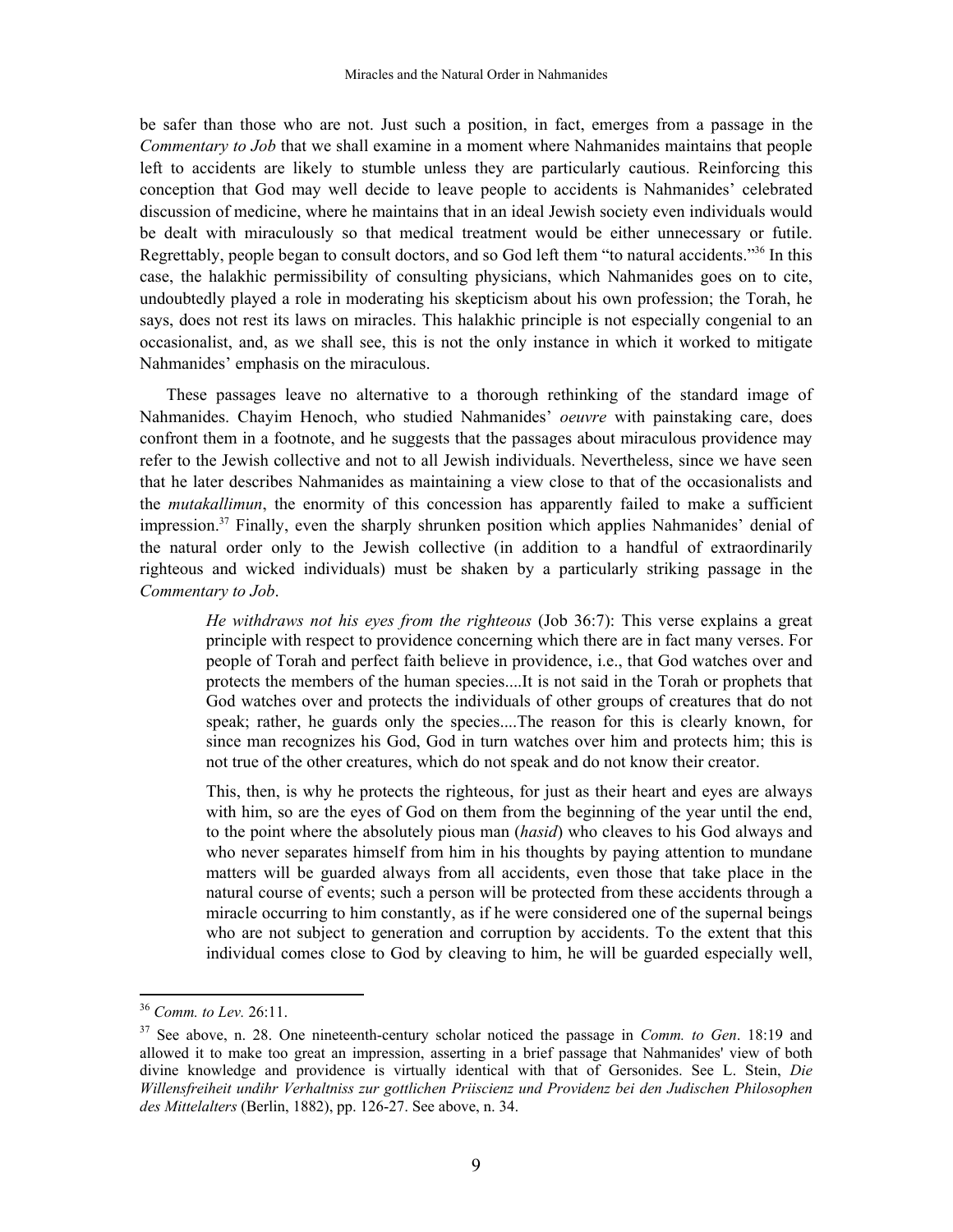while one who is far from God in his thought and deeds, even if he does not deserve death because of his sin, will be forsaken and left to accidents.

Many verses make this point. David [*sic*] said, "He will guard the feet of his holy ones, but the wicked shall be put to silence in darkness" (I Samuel 2:9). He means by this that those who are close to God are under absolute protection, while those who are far from him are subject to accidents and have no one to protect them from harm, just as one who walks in the darkness is likely to fall unless he is cautious and walks slowly. David also said that "it is not with sword and spear that the Lord saves" (I Samuel 17:47), and it is written, "Behold, the eye of the Lord is on those who fear him, on those who wait for his mercy" (Psalms 33:18); i.e., God's eyes are on them when they wait for him constantly and their souls cleave to him.

Since most of the world belongs to this intermediate group, the Torah commanded that warriors be mobilized, and that the priest anointed for war send back the fearful so that they will not sap the courage of the others. It is for this reason too that we find the preparation of the order of battle in the Torah and the prophets, for example, "And David inquired of the Lord, and the Lord said, 'Do not go up; circle around behind them...' (II Samuel 5:23), and 'Go and draw toward Mount Tabor, and take with you ten thousand men" (Judges 4:6). Had they been meritorious, they would have gone out with a few people and achieved victory without arms, and had they deserved defeat, no multitude would have helped them. In this case, however, they deserved to be treated in the manner of nature and accident. This is a matter which was explained well by Maimonides in the *Guide of the Perplexed*.

As Nahmanides hints in his last sentence, much of this passage (until the final paragraph) is a paraphrase of Maimonides' discussion in *Guide* III. 18, and it is so striking in its naturalism and limitation of providence that we shall first have to devote some time to demonstrating that Nahmanides has not changed into a Maimonides in disguise. The truth is that he has introduced some subtle but crucial—and characteristic—changes into his paraphrase of the *Guide*, so that his final sentence, implying an identity of views with Maimonides, is profoundly misleading. First, despite Maimonides' use of the term pious {*hasidim* in both Ibn Tibbon and Al-Harizi) to describe people who attain the benefits of providence, the *Guide* repeatedly emphasizes the intellectual dimension as well; to put it moderately, providence is connected not only with righteousness but also with intellectual achievement. In Nahmanides, this central point of the *Guide* vanishes entirely; though even he could hardly have perceived his *hasid* as a pious fool, the emphasis on intellect is completely absent.

A second and for our purposes even more important divergence comes through Nahmanides' introduction of an apparently innocuous phrase into the final sentence of the second paragraph. Maimonides had asserted that pious intellectuals are close to God and hence attain providence while those who are far from him are likely to stumble because they remain unprotected. The absolutely wicked, who constitute an extreme example of the second category, are thus likely to fall because of an absence of protection; consequently, the citation of the verse "The wicked shall be put to silence in darkness" interpreted as blind, unguided groping in the dark is especially appropriate. Nahmanides, however, as we have seen in his commentary to Deuteronomy 11:13, believed that the absolutely wicked are punished by miraculous divine intervention, and so he slipped his crucial phrase into the Maimonidean discussion: "One who is far from God in his thoughts and deeds, *even if he does not deserve death for his sins*, will be forsaken and left to accidents." When Nahmanides then continues to paraphrase the Guide by citing "the wicked shall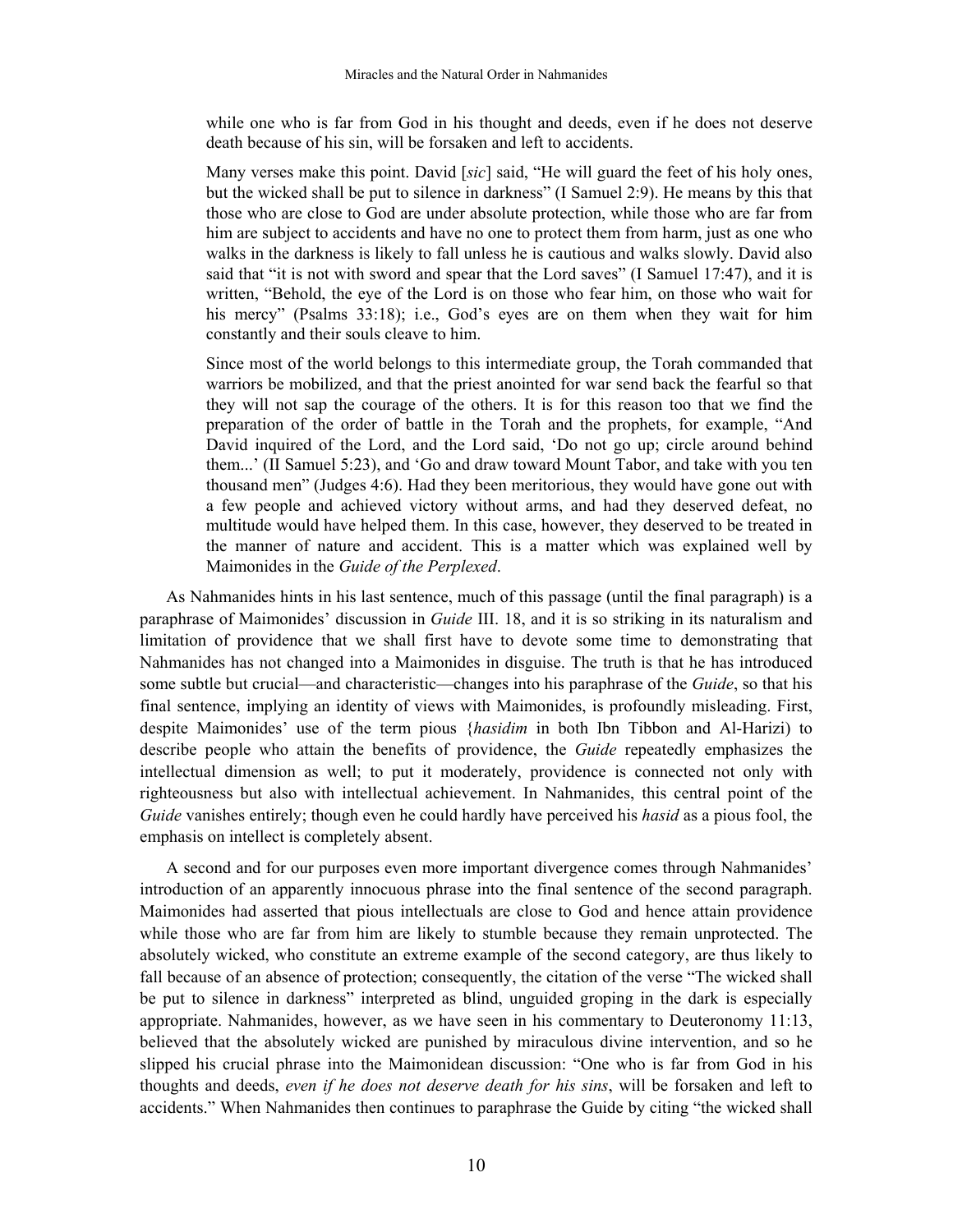be put to silence in darkness" understood merely as absence of protection, the reference becomes forced and inappropriate. All of a sudden, "wicked" excludes the truly wicked and refers only to an intermediate category that plays no role in the Maimonidean passage. It is only because of this tampering with the analysis in the *Guide* that Nahmanides' final paragraph, which is not derived from Maimonides, can begin with a reference to "this intermediate group."

The introduction of the person who deserves death for his sins also undermines the essentially naturalistic character of Maimonides' analysis. To Maimonides, a person who reached the requisite level attained providence "by necessity" through his link with the divine overflow, and Nahmanides' discussion of his *hasid's* achieving providence through cleaving to God (*devequt*) could also be read in a relatively naturalistic, though mystical sense.<sup>38</sup> Later kabbalists, in fact, were uncomfortable with the entire concept of the hidden miracle because of their conviction that the process by which human actions affect both nature and the individual's fate is one of clearcut cause and effect involving the esoteric relationship between upper and lower worlds.<sup>39</sup>

Nevertheless, it would almost certainly be a mistake to understand Nahmanides' miracles as entirely "naturalistic" mystical events. It is, first of all, overwhelmingly likely that Nahmanides understood sefirotic action as involving specific divine volition, $40$  and so the providence attained by the *hasid* who cleaves to God does not have to be understood as coming "by necessity."<sup>41</sup> Moreover, the miraculous punishment of the person deserving to die for his sins certainly does not come through any cleaving to God (just as it could not come through linkage to a Maimonidean overflow)', and, while an alternative kabbalistic mechanism of a naturalistic sort is theoretically feasible, Nahmanides does not provide one. In particular, the search for a "naturalistic" mystical triggering mechanism to account for the "time of reckoning" of intermediate individuals who are normally ignored would be especially difficult.<sup>42</sup> In short, for all its limitation of providence, this passage in the Commentary to Job does not lead to naturalism of a Maimonidean or even mystical variety.

The fact remains, however, that it not only provides a vigorous reassertion of the largely accidental life of ordinary individuals, it calls into question the exclusively miraculous fate of even the Jewish collective. The final paragraph of this passage, which is Nahmanides' own, asserts unambiguously that miraculous providence did not always protect the Jewish people in its

<sup>38</sup> On the process of *devequt*, in which the *sefirah* of *tiferet* plays a special role, cf. Henoch, pp. 248-51. On the *hasid* who cleaves to God, cf. also *Comm. to Deut*. 5:23, 11:22; *Comm. to Lev*. 18:4; *Sermon on Qohelet*, *Kitvei Ramban* I, p. 192.

<sup>39</sup> Meir ibn Gabbai, *'Avodat HaQodesh* (Warsaw, 1894), II. 17,p. 36b (brought to my attention by Prof. Bernard Septimus); Isaiah Horowitz, *Shnei Luhot HaBerit* (Jozewow, 1878), pp. 9b-10a, discussed by Chavel, Ramban, pp. 85-86, and Henoch, p. 56, n. 171. Prof. Septimus' *Hispano-Jewish Culture in Transition: The Career and Controversies of Ramah (*Cambridge, Mass, and London, England, 1982), which appeared after the completion of this article, contains a discussion of the argument in *'Avodat HaQodesh* (pp. 110-11); the book also called my attention to a two-sentence passage in E. Gottlieb's *Mehaarim BeSifrut HaQabbalah* (Tel Aviv, 1976), p. 266, which comments on the central theme of this essay with real insight (Septimus, pp. 110, 170 n. 54).

 $40$  See Henoch, p. 18, n. 21.

<sup>41</sup> Note that Nahmanides' remark that the *hasid* "will be protected from accidents through a miracle occurring to him constantly" is another elaboration on his Maimonidean source.

<sup>&</sup>lt;sup>42</sup> The systems of the later kabbalists did not generally assume the existence of a group of Jews usually left to accidents.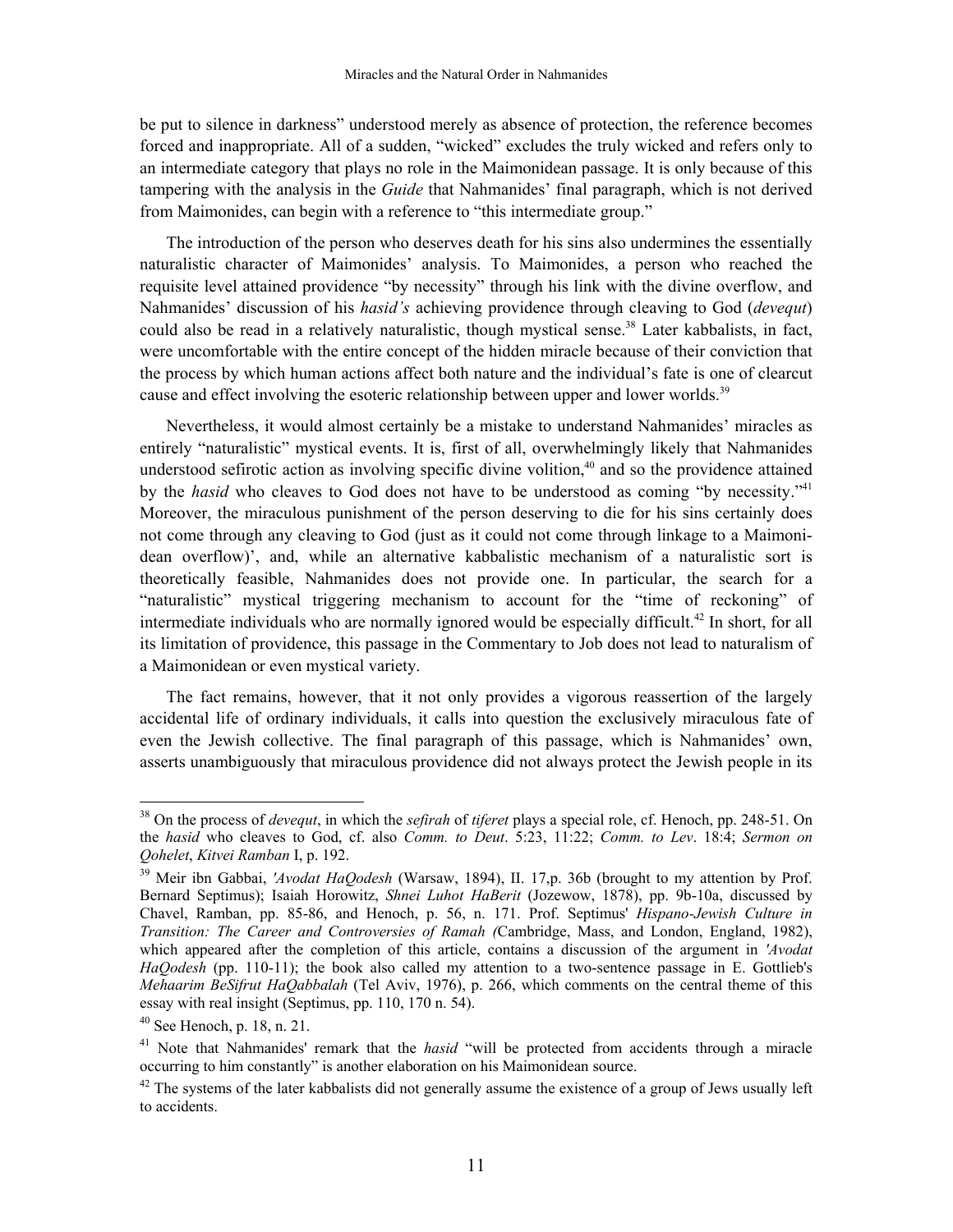biblical wars. Ironically, Nahmanides is once again forced into a naturalistic posture precisely by his miraculous conception of providence. The verses that he cites include direct advice given to the Jewish army by God himself; for someone who believed that providence normally operates through nature, these battles would constitute classic examples of divine protection of Israel. Instead, Nahmanides explicitly cites them to show that when Jews are in the intermediate category, they are abandoned to accidents, with a clear analogy to the individual who is allowed to stumble in the darkness. We are apparently left to assume that in an age without prophecy, when no divine advice is proffered, such an army would have been left to accidents pure and simple. But if a Jewish army fighting under the judges of Israel is not the Jewish collective, it is hard to imagine what is. Hence, although Nahmanides could never consider the possibility that God would allow the Jewish people to be utterly destroyed through the accidents of nature, it seems clear that even the Jewish collective is not always governed by an unbroken chain of hidden miracles.<sup>43</sup>

Finally, a responsum by Nahmanides on astrology raises questions about the constancy of miraculous providence even for the remaining handful of extraordinarily righteous individuals. From a talmudic discussion, he says,

it follows that it is permissible to listen to [astrologers] and to believe them. This is clear from Abraham, who said, "I looked at astrological calculations," and from R. Akiba, who worried deeply about his daughter [who had been the subject of a dire astrological prediction] and concluded after she was saved that charity had rescued her literally from death....However, God *sometimes* [my emphasis] performs a miracle for those who fear him by nullifying the decree of the stars for them, and these are among the hidden miracles which occur in the ordinary manner of the world and upon which the entire Torah depends. Consequently, one should not consult astrologers but should rather go forth in simple faith, as it is written, "You shall be wholehearted with the Lord your God" (Deut. 18-13). If someone does see something undesirable through astrology, he should perform good deeds and pray a great deal; at the same time, if he saw through astrology that a particular day is not auspicious for his work, he should avoid it and not depend on a miracle. It is my view that it is prohibited to go counter to the constellations while depending on a miracle.<sup>44</sup>

<sup>&</sup>lt;sup>43</sup> Needless to say, miraculous providence often does govern the wars of Israel; see the references in Henoch, pp. 60-61. On the suspension of such providence from the Jewish collective, cf. Rashba's responsum (1.19) cited by Henoch, p. 57, n. 171, which asserts that, although Jews are generally excluded from astrological control, their sins can lower them to a position where this is no longer the case. Though Henoch apparently considers this inconsistent with Nahmanides' view, the passage from the Comm. to Job may suggest otherwise, since nature and the astrological order are pretty much synonymous. For Nahmanides' frequent denials that the Jewish people or the land of Israel are subject to the constellations, see *Sermon on Qohelet*, *Kitvei Ramban* I, pp. 200-01; *Sermon on Rosh HaShanah*, *Kitvei Ramban* I, p. 250; *Comm. to Gen*. 15:18; *Comm. to Lev.* 18:25; *Comm. to Deut*. 29:25; *THT*, p. 150. It was presumably the repeated assertions in these passages that Gentiles are subject to the constellations which persuaded Scholem and Henoch that Nahmanides' supposed denial of a natural order applied only to Jews. The belief that nature prevails in the absence of special merit was used by Solomon ibn Verga as a clever transition from religious to naturalistic explanation of Jewish exile and suffering (*Shevet Yehudah*, ed. A. Schochet [Jerusalem, 1947], p. 127).

<sup>44</sup> *Kitvei Ramban* I, p. 379. The talmudic discussion that Nahmanides cites is in *B. Shabbat* 156a-b.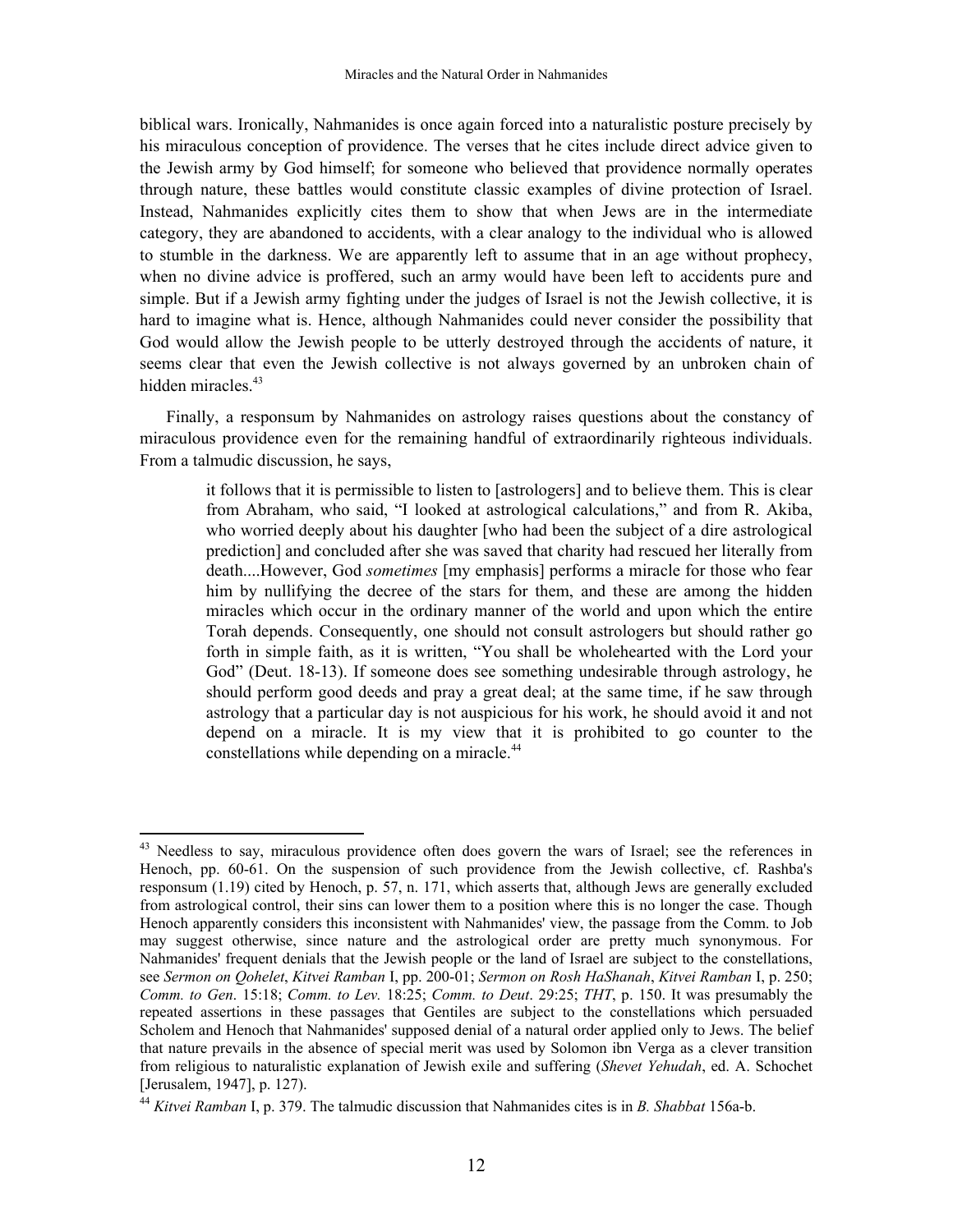A legal responsum requires a particularly strong measure of caution and responsibility, and it may therefore be dangerous to draw conclusions about Nahmanides' more general theological inclinations from this sort of source; even occasionalists do not walk off cliffs, and occasionalist halakhists do not advise others to do so. Nevertheless, the plain meaning of the passage appears to be that even "those who fear" God are not favored with continuous miracles, and methodological reservations cannot entirely neutralize the impact of such a remark. Thus, Nahmanides' denial of nature may not apply in undiluted form even to that final category of the absolutely righteous.<sup>45</sup>

Moreover, even though Nahmanides complains that Maimonides "limits miracles and increases nature,"46 his own exegesis is by no means free of such a tendency. The plain meaning of the biblical text indicates that the rainbow was first created after the flood, but Nahmanides is prepared to resort to reinterpretation under the pressure of scientific evidence. "Against our will, we must believe the words of the Greeks that the rainbow comes about as a result of the sun's burning in the moist air, for the rainbow appears in a vessel of water placed in the sun."<sup>47</sup> Thus, the Bible means only that the rainbow, which had appeared from the beginning of creation, would henceforth be invested with symbolic significance. Similarly, he reinterprets a Rabbinic statement that the land of Israel was not inundated by the waters of the flood, arguing that there was no fence around it to prevent the water from entering; all the Rabbis meant was that the rain did not actually fall in Israel nor were its subterranean waters let loose, but the water that originated elsewhere covered Israel as well.<sup>48</sup>

With respect to the age of the antediluvians, there is a well-known dispute in which Nahmanides takes Maimonides to task for ascribing extreme longevity only to the figures explicitly mentioned in the Bible. There is an almost instinctive tendency to ascribe Maimonides' position to his desire to restrict miracles<sup>49</sup> and Nahmanides' to his tendency to multiply them. In fact, however, Nahmanides attacks Maimonides for precisely the opposite offense. The argument in the Guide, he reports, is that a few people lived such long lives either because of the way they took care of themselves or as a result of a miracle. But it is hardly plausible that people could quadruple their life span by following a particular regimen; as for miracles, "why should such a miracle be performed for them when they are neither prophets nor especially righteous men?" The real reason for this longevity was the superior air before the time of the flood combined with the excellent constitution with which their recent ancestor Adam had been created, and these reasons, of course, apply to all antediluvians equally.<sup>50</sup>

<sup>&</sup>lt;sup>45</sup> It may be relevant to note Maimonides' sudden insight in Guide III. 51, where he explains that even the pious intellectual is likely to stop concentrating on the divine for a while, and during that time he remains unprotected. Even within a less naturalistic framework than that of Maimonides, a parallel analysis is not impossible. Cf. also the somewhat enigmatic passage in *Sermon on Qohelet*, *Kitvei Ramban* I, p. 192, which apparently speaks of occasional accident with respect to the righteous.

<sup>&</sup>lt;sup>46</sup> *THT*, p. 154.<br><sup>47</sup> *Comm. to Gen.* 9:12, and cf. *THT*, p. 174.<br><sup>48</sup> *Comm. to Gen.* 8:11. As M. D. Eisenstadt pointed out in his comment ad loc. (*Perush HaRamban 'al HaTorah* [New York, 1958]), Nahmanides' exegesis ignores a Rabbinic statement that the inhabitants of the land of Israel died only from the vapors.

<sup>&</sup>lt;sup>49</sup> Maimonides wanted to leave the natural order intact, said Judah Alfakar at the height of the Maimonidean controversy, but what does it matter if someone tells you that he saw one camel or three flying in the air? See *Qovez Teshuvot HaRambam* (Leipzig, 1859), III, p. 2a.

<sup>50</sup> *Comm. to Gen.* 5:4.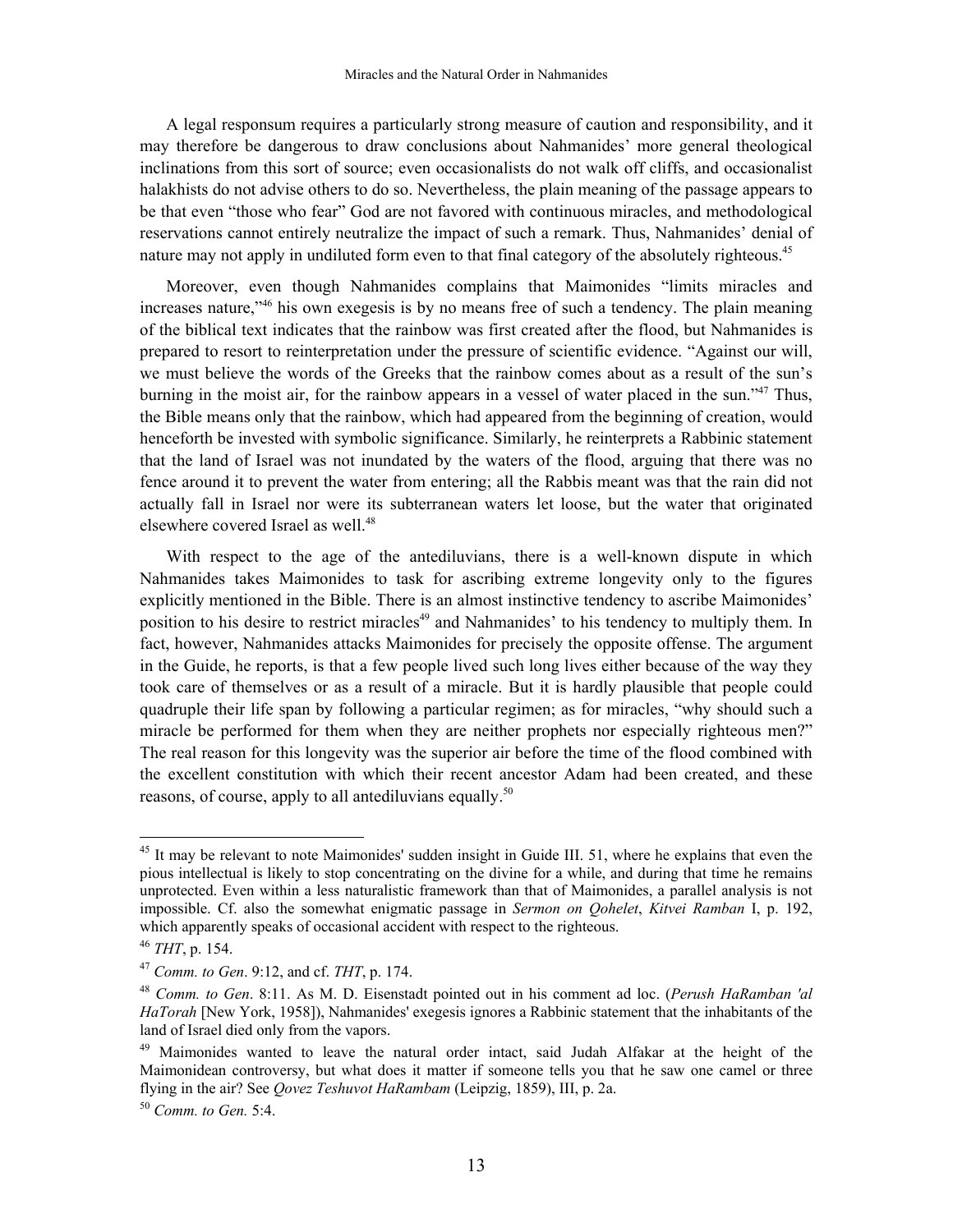It is a matter of special interest that Ritba's defense of Maimonides on this point already reflects what was to become the standard misreading of Nahmanides' position on hidden miracles. Maimonides, Ritba argues, believed in the constancy of natural phenomena over the generations, and so Nahmanides' naturalistic explanation about superior air could not appeal to him. As for the objection that miracles would not be performed for ordinary people, this is a peculiar argument coming from Nachmanides. He himself, after all, "has taught us that there is a great difference between a miracle like longevity that comes to a certain extent in a natural way and a miracle that comes entirely outside the natural order."<sup>51</sup> In other words, manifest miracles would happen only to the specially righteous, but hidden miracles happen to everyone. Whether Nahmanides would have considered the Maimonidean version of antediluvian longevity a hidden or manifest miracle is debatable,<sup>52</sup> but the main point is that Ritba has misread his view of the ubiquity of the hidden miracle: such miracles too happen regularly only to "prophets or especially righteous men."

One place where Nahmanides introduces a miracle which is not in any of his sources is in the account of the flood, where he suggests that the ark miraculously contained more than its dimensions would normally allow. The problem here, however, is so acute, and the alternative solutions so implausible, that it is difficult to regard this as evidence of eagerness to multiply miracles, particularly since he makes a point of saying that the ark was made relatively large "for the purpose of minimizing the miracle. $153$ 

Nahmanides, then, was no occasionalist or near occasionalist. Except in the rarest of instances, the natural order governs the lives of non-Jews, both individually and collectively, as well as the overwhelming majority of Jews. The Jewish collective is often (usually?) guided by miraculous providence, but it too can find itself forsaken and left to accidents; and though the absolutely righteous and absolutely wicked also enjoy (or suffer) a chain of hidden miracles, the chain is apparently not unbroken. Moreover, Nahmanides' uncompromising insistence that providence is exclusively miraculous means that, although God is constantly aware of everyone, he does not exercise providence when nature prevails; since nature almost always prevails, the routine functioning of Nahmanides' world is, as we have already noted, extraordinarily naturalistic.

What, then, is the meaning of Nahmanides' assertions that "a person has no portion in the Torah of Moses without believing that all things that happen to us are miracles; they have nothing

<sup>&</sup>lt;sup>51</sup> Sefer HaZikkaron, ed. K. Kahana (Jerusalem, 1956), pp. 37-39.

 $52$  As Kahana notes, Ritba was probably thinking of Nahmanides' assertion {*Comm. to Gen.* 46:15) that Jochebed's giving birth at the age of 130 is a hidden miracle. It is worth noting, however, that even though hidden and manifest miracles are performed through different divine names (e.g., *Comm. to Exodus* 6:2), the boundary line between them is not always hard and fast, if only because the constant repetition of certain hidden miracles can make them manifest (*Comm. to Lev.* 26:11).<br><sup>53</sup> *Comm. to Gen.* 6:19. Nevertheless, it is noteworthy that unless Nahmanides had in mind the miniature-

zation of the animals in the ark (and he does not say this), the miracle he is suggesting appears to involve the sort of logical contradiction that Jewish rationalists refrained from accepting even in miracles and which they ascribed only to their Christian adversaries. See D. Lasker, *Jewish Philosophical Polemics Against Christianity in the Middle Ages* (New York, 1977), passim, and esp. pp. 25-43, and cf. my *The Jewish-Christian Debate in the High Middle Ages* (Philadelphia, 1979), pp. 351-52, esp. n. 11, for a possible affirmation of this rationalist position by Nahmanides himself.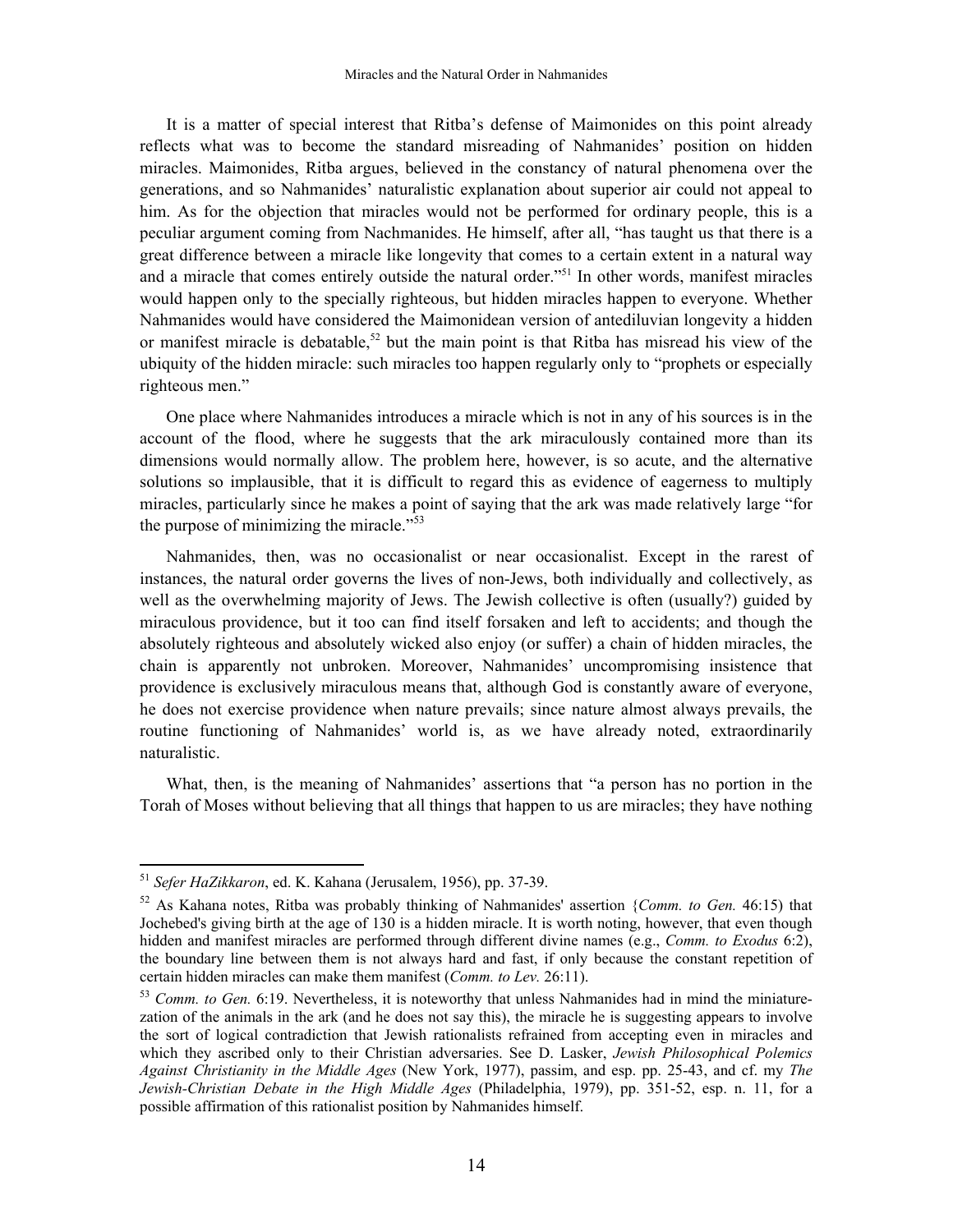to do with 'nature' or 'the customary order of the world' " and that "one who believes in the Torah may not believe in the existence of nature at all"?<sup>54</sup>

To resolve this question, we must look again at his standard argument for hidden miracles and the terms in which it is usually couched. As we have already seen, the essence of this argument is invariably the fact that the Torah promises rewards and punishments which cannot come naturally; hence, they are all miracles. This is true, he says, "of all the promises (*ye'udim*) in the Torah."55 "The promises of the Torah (*ye'udei haTorah*) are all miracles."56 Hidden miracles were performed for the patriarchs in the manner of "all the promises (*ye'udim*) of the Torah, for no good comes to a person as the reward of a good deed and no evil befalls him as a result of sin except through a miraculous act....The reward and punishment for the entire Torah in this world comes through miracles that are hidden."57 "All the promises (*ye'udim*) in the Torah, favorable or unfavorable, are all miraculous and take the form of hidden miracles."<sup>58</sup> "All the blessings [in the Torah] are miracles."59

In all of these passages, Nahmanides' affirmation of miracles refers specifically to the realm of reward and punishment promised by the Torah. Similarly, when he makes the extreme assertion in his commentary that "all things that happen to us are miracles," he immediately continues, "If a person observes the commandments his reward will make him successful, and if he violates them his punishment will destroy him."60 In his sermon *Torat HaShem Temimah*, where he repeats his strong statement about miracles, the evidence again comes from the "promises of the Torah" (*ye'udei haTorah*).<sup>61</sup> Nahmanides' intention is that "all things that happen to us" *in the context of reward and punishment* "are miracles."

The passage in his sermon does appear to be arguing for a somewhat broader conclusion, but that conclusion is not the non-existence of nature. Nahmanides is concerned by Maimonides' tendency to limit miracles wherever possible, a tendency exemplified most disturbingly in his allegorical interpretation of Isaiah's prophecy that the nature of wild animals will be transformed at the end of days. Since Maimonides himself once demonstrated an understanding of ongoing miraculous providence, his apparent inclination to resist every extra miracle through the mobilization of all his considerable ingenuity appears pointless, inexplicable, and unwarranted.<sup>62</sup> The religiously unavoidable belief in such providence must logically lead to a relaxation of inhibitions against the recognition of miracles. There is nothing achieved by the tendency of Maimonides and

<sup>&</sup>lt;sup>54</sup> See notes 22-23.

<sup>55</sup> *Comm. to Gen.* 17:1. 56 *Comm. to Gen.* 46:15.

<sup>57</sup> *Comm. to Exod*. 6:2. 58 *Comm. to Lev.* 18:29. 59 *Comm. to Lev*. 26:11.

<sup>&</sup>lt;sup>60</sup> *Comm. to Exod.* 13:16.<br><sup>61</sup> *THT*, p. 153.<br><sup>62</sup> *THT*, p. 154 (cf. n. 21). The argument in *Comm. to Gen.* 46:15 is virtually the same, except that here the target is Ibn Ezra's refusal to recognize Jochebed's advanced age when she gave birth. Here too this unreasonable resistance stems from a failure to appreciate the fact that the Torah is replete with hidden miracles. Nahmanides' statement that the punishment of a woman suspected of infidelity is the only permanent miracle established by the Torah (*Comm. to Numbers* 5:20) refers, of course, only to manifest miracles (cf. Henoch, p. 55, n. 169).